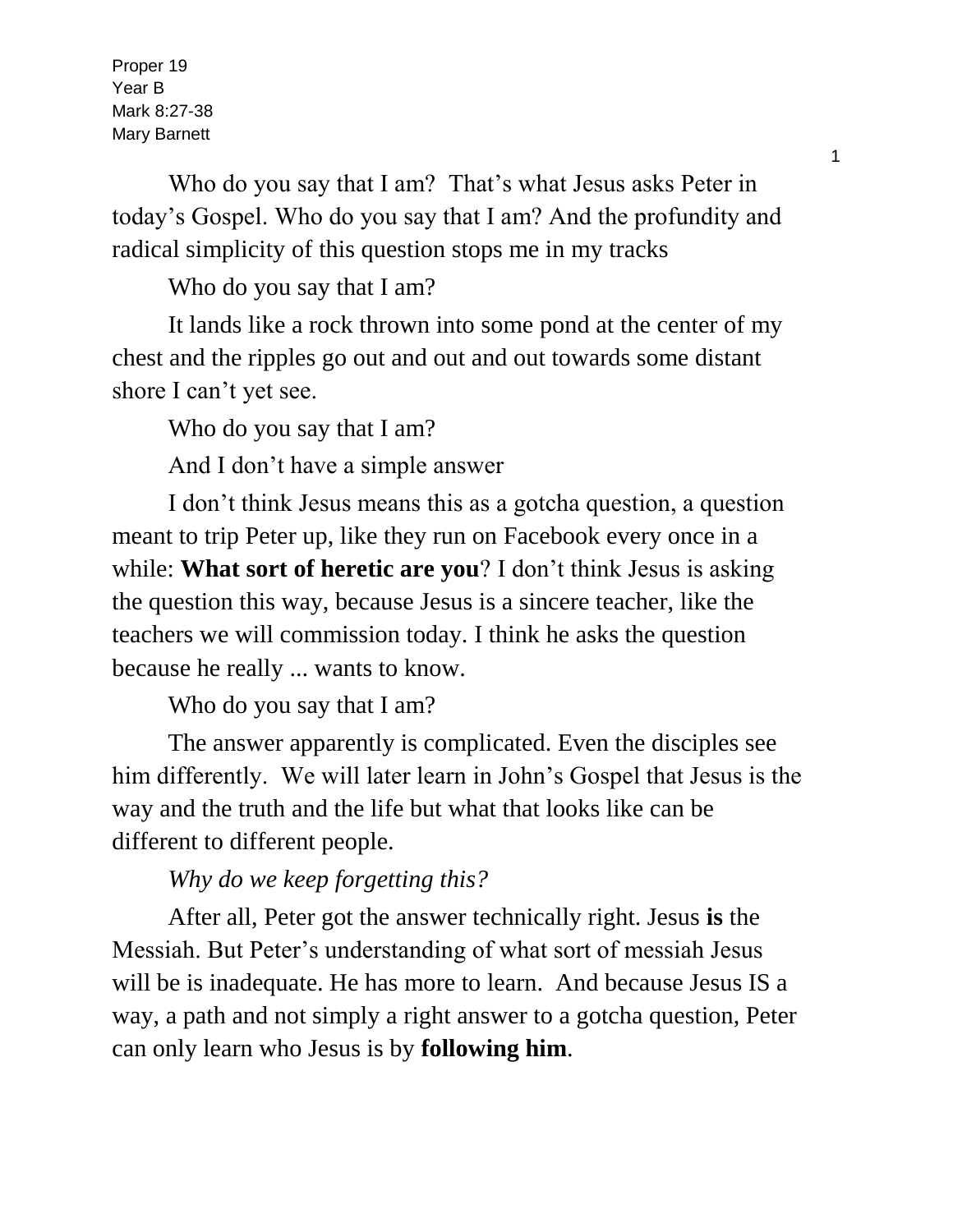But how can you follow someone *when you don't know exactly who they are?*

One way is to make yourself certain. Narrow the possibilities. Erase the uncertainties and contradictions. Know that you are right. And perhaps boost your confidence by telling others that they are wrong.

Another way is to stop looking and do it by rote. By habit. By memory. I know this path already. I don't have to look. I just go through the motions and that makes me feel better and that's what matters for me. That's my Jesus.

I suppose you could say the councils of the imperial church were another way of trying to nail down once and for all the nature of Jesus.<sup>1</sup>

What Peter did however, was more radical. He **built** a church. He cleared a place in which to continually ask and try to answer *Jesus'* question: *Who do you say that I am?* rather than the questions preoccupying kings and popes and state theologians, who may have been more eager to consolidate their own power rather than meet Jesus again as if for the first time.

And in my opinion, we are STILL trying to build that church It's a work that requires being open, even as our Father Ted is open, with his current study group on the beatitudes and the Sermon on the Mount. Ted is open to meeting Jesus again and then again and then again, *as if for the first time*. Remember Mary Magdalene at the tomb, wailing "Where have they taken my lord?" And then, she

 $\overline{a}$ 

<sup>&</sup>lt;sup>1</sup> Answers to this question were eventually codified in the first 7 councils of the Roman church from 325-787 CE, shaping what became Catholic orthodoxy. I wonder how Jesus and the apostles might have voted.